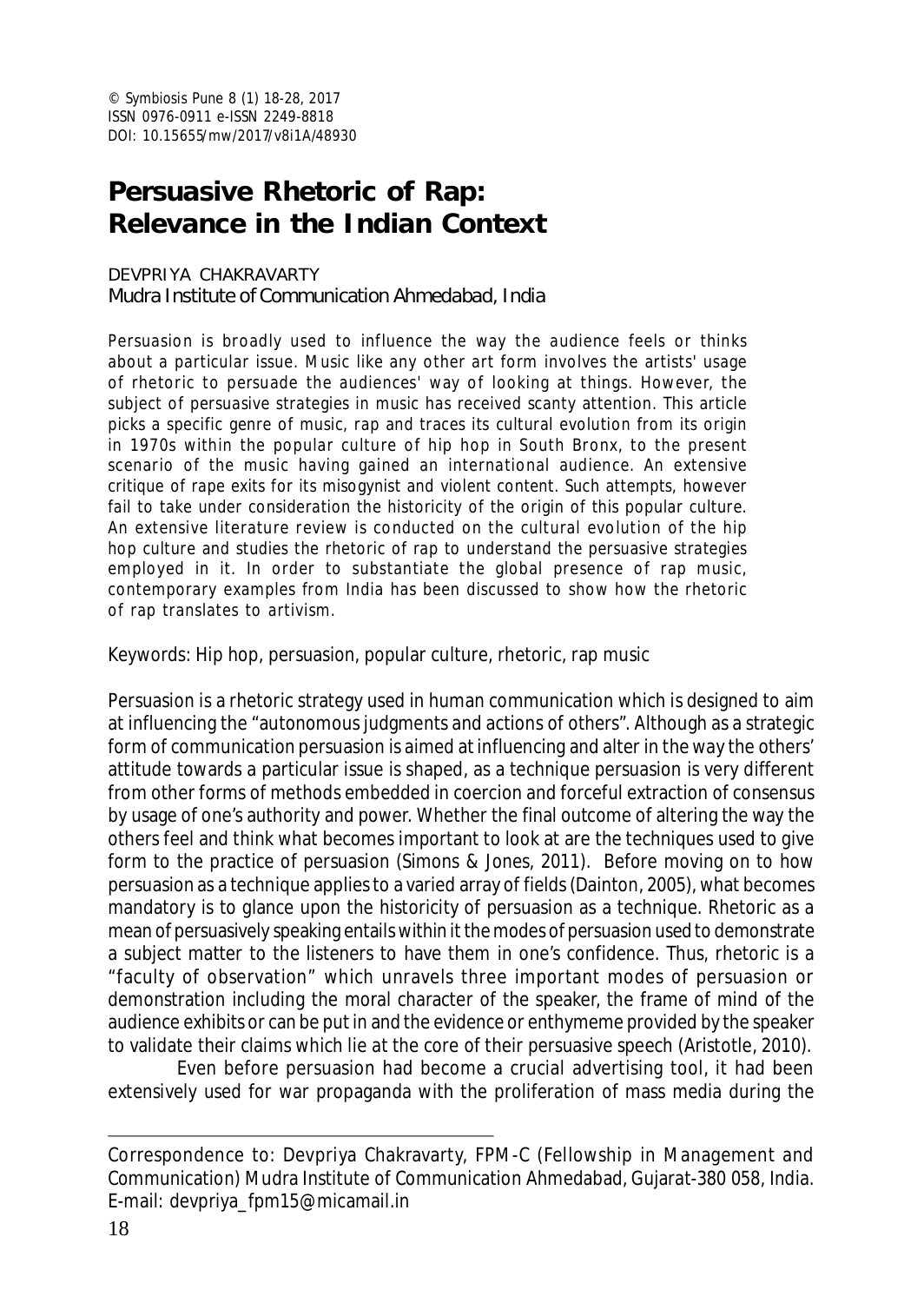socio-political scenario of the World War times. In any form of persuasion the message and the way it is delivered and received are the vital elements that add on to the influencing character of the persuasion. "Persuasion is not accidental, nor is it coercive. It is inherently communicational." (Dainton, 2005). Theories of persuasion deal with elements of both cognitive and affect. Art and music have always worked miraculously in the process of adding the affect component to a cognitive content in a persuasive message. There can be no arguments, given the known historicises informed by socio-political scenarios of the past about how songs, plays, prose, poetry and other works of art have had an important role to play in moulding the attitude of the commons by delivering persuasive messages. Music is not clearly persuasive in nature but intensely so (Bostrom, Lane, & Harrington, 2002). Popular music has always been to carry an "essence" and it has been known as an expression of the times it belongs to. The relationship between popular music and social protest are too diffusive and widespread to be able to pinpoint to a particular point of origin. However, it has been noted how certain discursive traits resonated with certain genres of popular music. Political activism and discourse on protest and their relationship with genres like rock, metal, punk and hip hop for instance reflect on how popular music "reads" the social (Peddie, 2006).

Sell now talks about how music not only persuades but communicates through certain discursive elements present in the songs. In her essay, she offers three means via which persuasive elements in music can be analysed. First, when in a song both contrasting discursive and non-discursive arguments are offered through irony or satire. Second when the artist envelops an "oppositional discursive message" within a "discursive musical form" for the purpose of making the song more palatable to their listeners. The third method is by the embellishment of the chorus with ambiguous messages in order to allow the meaning to surface gradually (1999). The 1960s saw protest music serving as a platform to vent out an artist's views on social inequalities and/or sentiments on war and peace (Kizer, 1983). It was during the same time in the 1970s that hip hop began to evolve as an aftermath of post modernity (Peddie, 2006) deeply embedded in its persuasive rhetoric of ethos logos and pathos (Kizer, 1983). According to Aristotle's Rhetoric, 'logos' is always conceived as enthymematical argumentation in relation to the issues of the subject while at the same time appealing to the rationale of the listeners. While 'ethos' and 'pathos' may also take act as an enthymeme, however, arguments based on these would not directly relate to the issue. With the case of ethos and pathos, the persuasion would resonate with the ethics and empathy of the listener (Braet, 1992). In the protest popular music of the 1960s, the logical element in persuasion was not as necessary as the morally justified content in the rhetoric. Thus, the persuasion of hip hop was more emotional based (Kizer, 1983).

Thus, music and especially popular music has proved to be rich in terms of its persuasive elements. In the following sections of the paper, the cultural history and evolution of hip hop as a popular culture is drawn while studying the persuasive nature of the hip hop rhetoric. Within this framework, literature is studied to develop a deeper understanding of the relationship between music and politics. Moreover, like Peddie (2006) says hip hop culture has percolated all over the globe with the shifting mediascapes and had transcended the political protests it had developed within the Black community. Ergo, studying the persuasive capacities of a rap, contemporary examples of rap songs used for a social protest in India show how the musical genre of hip hop is much more than rhythm and rhyme.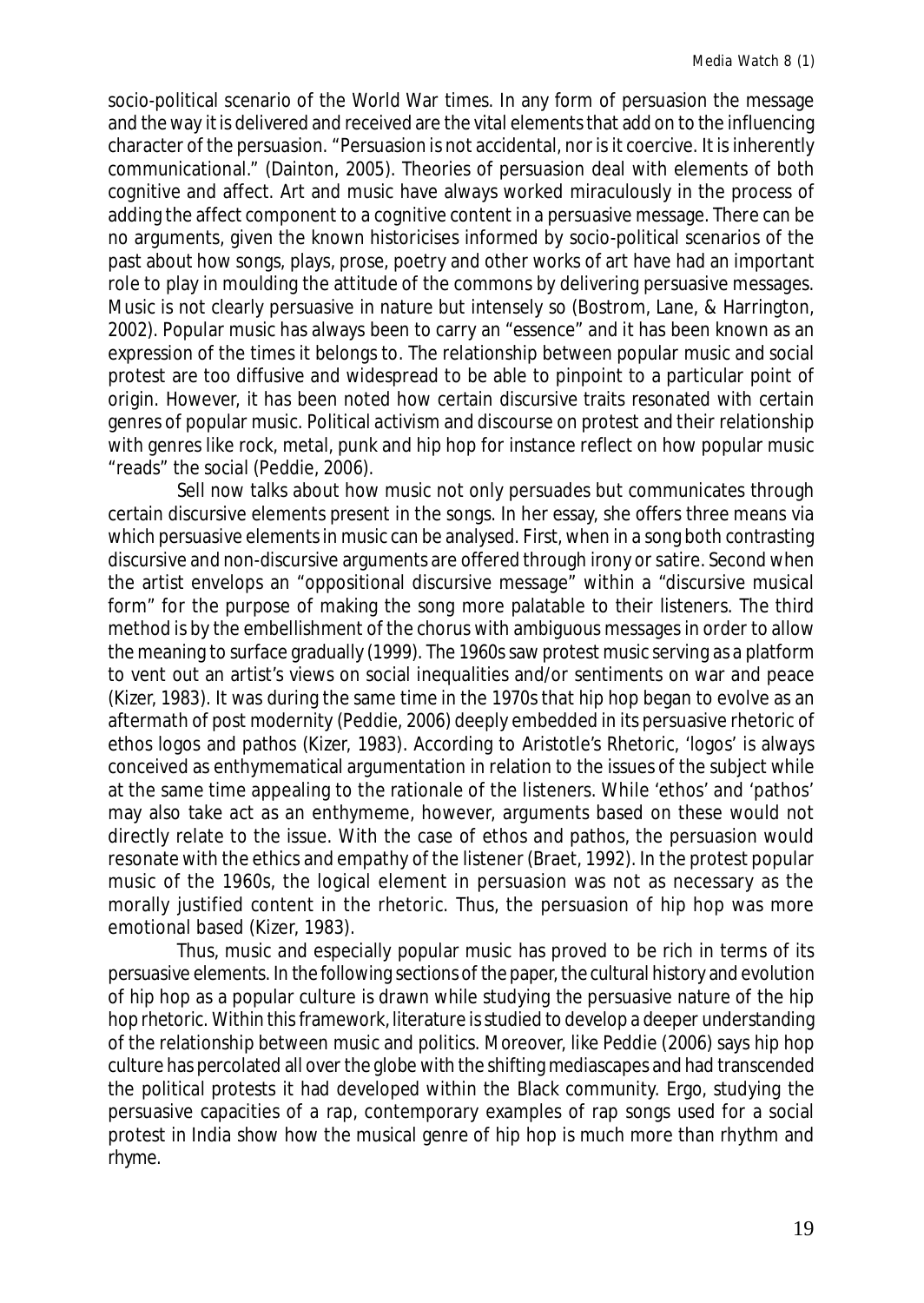# **Cultural History of Hip-Hop**

Under the under term of Hip-Hop as a genre of music rap is one of the four types. The subtypes of hip hop are: 'DJing' which involves a disk jockey using instruments which started from vinyl records, discs and now laptops; 'MCing' or rapping which is rhythm and rhyme based focussed on the vocalists; 'B-Boying' or break dancing and graffiti writing (Borodkin, 2010). The basic beats of rap music are derived from hard funk and the artists are known to 'rap' the lyrics of their songs in a certain rhythmic beat. Varieties of rap exist which include insult raps, party raps, boast raps, news raps and many more. As a genre, rap might be different from the Jamaican form of rhythm based music called reggae but it shares a lot in common with it as well like how both the genres are deeply rooted in the cultural experiences of a particular class or race. What reggae did for the suffrages of Jamaica in the late 1960s is what rap did for the American black communities in the 1980s. Rap comes from the socio-economically deprived blacks of America who were known to be restricted to their ghettos and it gradually became a sense of their communal identity. Started in the slum ambience of South Bronx in the 1970s, rap much like its Jamaican counterpart reggae eventually percolated out of the black ghettos to locate for itself an international audience. Though it began as a communal identity and pride endorsing musical genre, hip hop and rap gradually turned into a culture (Devos, 2006).

Throughout its evolution, hip hop music has had to face a number of obstacles either when initially it was treated like an unimportant whimsical trend among the black teens or when on gaining popularity it was brought to task by both the black and white communities because of its explicit content. Rap not only represented the poor black communities of Northern American cities pushed off to the margins by painting their miserable socio-economical conditions but also helped in striking in them a sense of communal pride and identity. Even thought in its true sense, rap bore the essence of protest popular music; it attracted widespread criticism due to the misogynist and violent content of some of the songs. Though some would argue saying the explicit content was a reflection of the social violence that existed in the ghettoes while there are others who would say that a distinction must be made between the sexist violent messages from the productive ones in the genre as a whole. Rap as a musical form aiding in identity and communal solidarity formation among the blacks must not just be criticised and demeaned but be treated with some seriousness for all its contributions (Dyson, 2004).

20 Graffiti painting under the hip-hop culture had a massive political impetus. Rage writings on the wall in protest and through hate speech had become a way to express one's deep seated disappointment from the political exploitation of one racial community. As a result of the increasing subway graffiti, the Government spewed out anti graffiti laws and policies dubbing the art of graffiti as a criminal offence (Castleman, 2004). The 1970s saw a tremendous cultural shift with hip hop culture settling in and the proliferation of rapping, break dancing and graffiti art in post industrialist American society affecting and shaping the public discourse on race, youth and culture (Holman, 2004). Soon, rap music broke away from its breeding grounds of South Bronx and crossed the boundaries of New York to reach the other cities of the U.S. In this manner rap soon began to represent race throughout the nation (Forman, 2004). Embellished with "dance, dress, language and wild style graffiti" the hip hop culture and rap music produced by recordings from an audio tape or vinyl records had become the official black music in the 1970s and as the years passed by the music along with the culture with both its representational attributes and explicit content had found itself a global audience (Hebdige, Rap and Hip-Hop: The New York Connection, 2004). The cultural evolution of hip hop culture and rap music are deeply rooted in seeking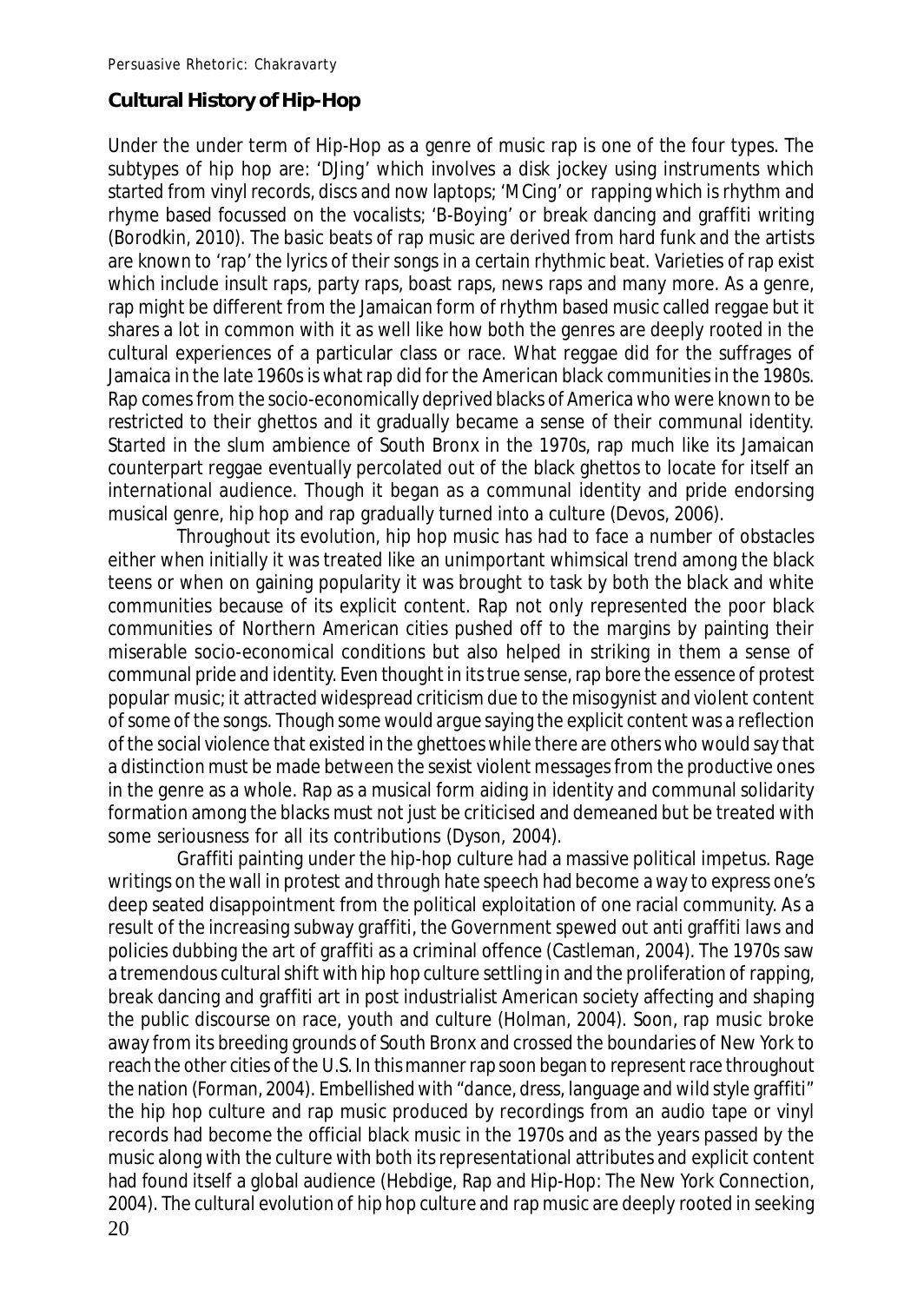a communal solidarity among the blacks, however, the political activism and persuasiveness of rap as a cultural text was yet to be studied. However, before specifically discussing rap ad its rhetoric a larger picture of how music and politics are intrinsically connected must be drawn.

### **Music and Politics**

Music and politics, even though accounted for vastly, continues to somehow receive only a small portion of scholarly attention (Street, Music and Politics, 2012). Studying popular music and its ingrained politics helps in throwing more light on how the dynamics of socio-cultural power play out in the society (Negus, 1997). Though popular music has been rendered to be the carrier of the hegemonic capitalist ideology, having fallen to commodification and fetishism and believed to act more like a reinforcement of the dominant social power structures (Adorno & Horkheimer, 1972), there is also a strong belief as to how popular music has acted a site for resistance and political subversion (Hall & Jefferson, Resistance through Rituals: Youth subcultures in post-war Britain, 1993; Hebdige, Subculture: the meaning of style, 1979; Willis, 1978). Popular music is believed to help in harnessing solidarity and instilling community strength as "rhythm, melody and lyrics shape social relations" (Street, Hague, & Savigny, 2007). Dick Hebdige's (1979) work on subculture talks immensely about how articulation within popular music through its elements of style and aesthetics has caused youth to challenge and disrupt the dominant and normative social order and introduce alternative and subversive politics of identity. A critical element in music both in the contemporary popular form and the classical state has been its ability to instil a sense of solidarity within a community. In helping to foster a sense of collective identity, popular music especially helps in formations of politics of conforming to certain set of ideals (Born & Hesmondhalgh, 2000; Frith, 1996; Frith, 1996).

Music's direct role in shaping youth politics is through the practice of forming a community of people who share the same political ideas and orientations through the discursive and affective musical discourse. Music can locate its political efficacies within social movements through four primary dimensions: social, cognitive, cultural-historical and expressive. In the first dimension, music, as discussed above facilitates a form of communal solidarity. In the second and third, the cohesive capabilities of music can aid in articulation of shared political consciousness and recall past political ruptures in the culture. Finally in the fourth dimension, music becomes both the tool and the platform where political orientations can be expressed (Eyerman & Jamison, 1998). The tensions between politics and music has been evident in protest music (Frith, 1996), mobilising subversive social movements (Peddie, 2006) like the feminist movements in America (Love, 2006), raising a voice against racism and even directly in political campaigning (Frith & Street, 1992). Popular music plays its part in fostering political participation through the component of affective communication and its gives rise to a counter rational form of politics which eventually melts down to public knowledge (Negus, 1997). Conjecturing music and politics thus becomes easy to grasp as in John Street's words, "it is where music inspires forms of collective thought and action that it becomes part of politics. It is where music forms a site of public deliberation, rather than private reflection, that we talk of music as political" (2012).

Within this entire narrative of how music and forms of popular music is intrinsically interwoven with the socio-cultural politics of the immediate milieu, the argument of hip hop having its role to play as a politically charged form of cultural text falls under perspective. In her book, Black Noise, Tricia Rose (1994) argues how the cultural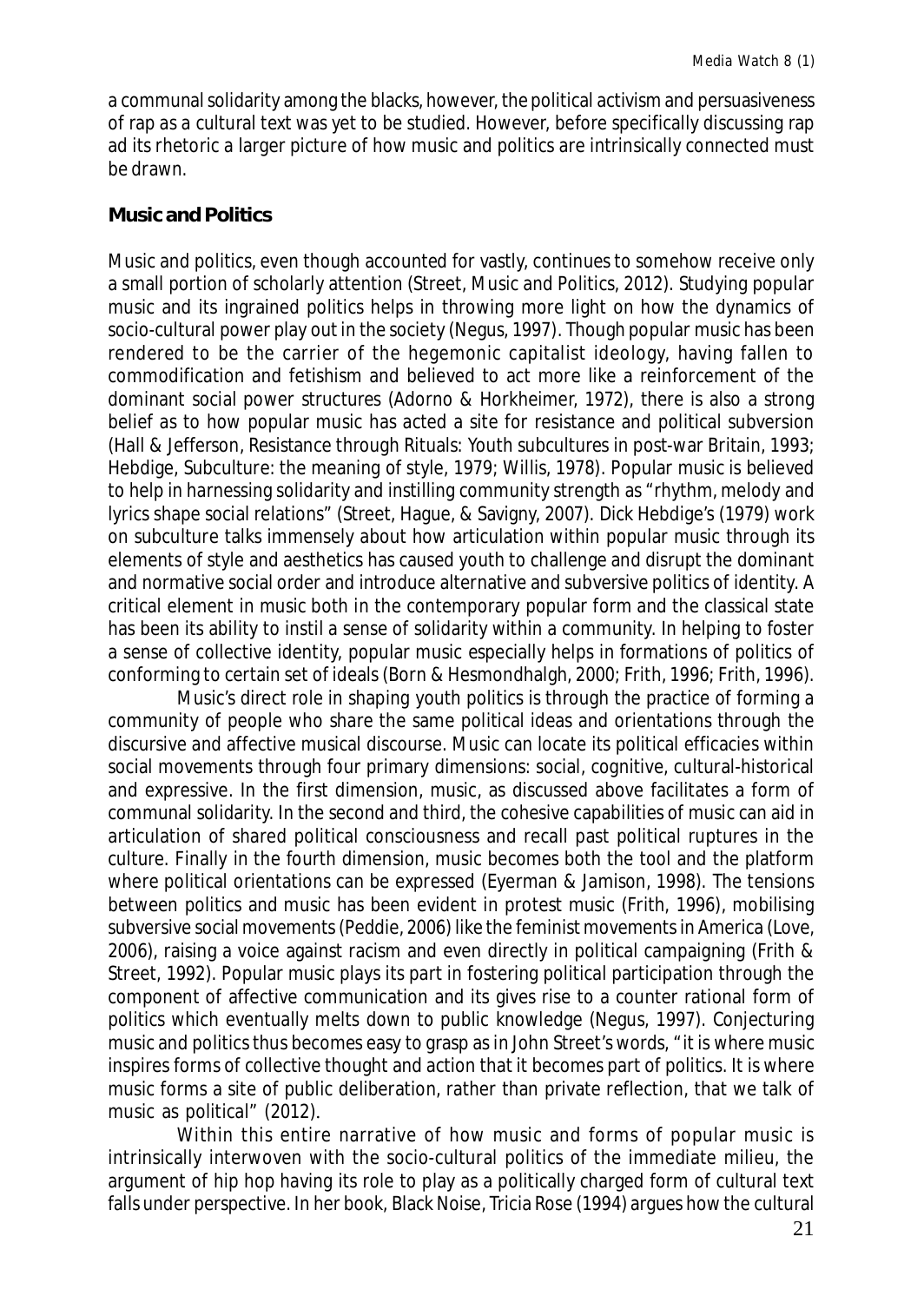politics of hip-hop locates itself within the lyrical expression of rap as it articulates its knowledge of the community it hails from within the context of how it is received in public. She extends her argument to point out how the politics of rap music encapsulates the essence of expressing meaning of the rhetoric of rap along with its interpretation, contestation over public space and also the speculation of cultural capital. Hip hop formed an important trajectory in the African-American political history as it marked the illumination of black experiences and brought to the fore of the public sphere. Just as Tricia Rose had emphasised on the lyrical expression of rap music, other scholars have time and again spoken about how the rhetoric of rap is shaped around the usage of metaphors, repetition, hyperboles and so on.

This form of interplay between speech and music, gave rap's lyrics a message like quality thus enhancing the persuasive efficacies within the music (Danielsen, 2008; Krims, 2000). What adds significantly to the aptitude of hip hop to be able to transcend to a political public discourse is the interaction between rhythm, rhyme and performance. Through the affective hip hop beats reinforced by the rapper's rhetoric rhymes enhances the role of the rapper, allowing for the amplification of the song's lyrical messages and thus aids in establishing the rapper as a public speaker (Nærland, 2014). Extending this argument, it becomes imperative to explore the persuasive rhetoric of rap and the aftermath of the popular culture on its audience.

# **Rhetoric of Rap**

Culture is a set of shared meanings and codes which is made sense of using language and other forms of rituals and practices of everyday life. From the very beginning a distinction has been drawn between 'high' and 'popular' culture. While both have to do with ideas and practices that shape the shared meaning in a community they bore an evaluative charge. High culture was marked by classic forms of reproduction of cultural texts while the more distributed form of mass culture in the form popular music and art represented the 'ordinary' class of people (Hall, Introduction, 1997). Popular culture often deemed as low or the inferior kind of culture has been looked down upon for many reasons with questions even being raised on the authenticity of popular music as a cultural text (Englert, 2008). Much like how Dick Hebdige talks about how each 'style' in popular culture like punk, rap and so on must be understood with respect to the social class experiences of its perpetuators (Hebdige, 1979), popular music is not bereft of politics (Englert, 2008) and the neither is the rhetoric of rap bereft of persuasion.

22 Rhetoric as a tradition is known to engage the audience through a simultaneous appeal to ethos, pathos, and logos, which translates to the moral character, empathy through emotional quotient, and logic respectively. Other than the ethos, pathos and logos classic rhetoric draws its persuasive efficacy from disposito, elocutio and imitation. Disposito involves knowing one's audience to make a decision on the points to be made and the most appealing ordering of the same. The order must be so designed that it adds to the argument the audience needs to be persuaded in. Elocutio which is another necessary rhetoric tool concerns with the linguistic style employed that will best suit the persuasive component of the argument. Imitation is yet another crucial rhetoric tactic which involves a thorough knowledge and understanding of the historicity attached with the audience and the topic of concern. Drawing thus from the past, the rhetorician can learn from the past works of persuasion in the same tradition (Corbett, 1963; Corbett & Connors, 1999). In order to understand rhetoric and how it is used in the cultural context of hip hop, two elements within the art of rhetoric must be given emphasis to. First, the art of using the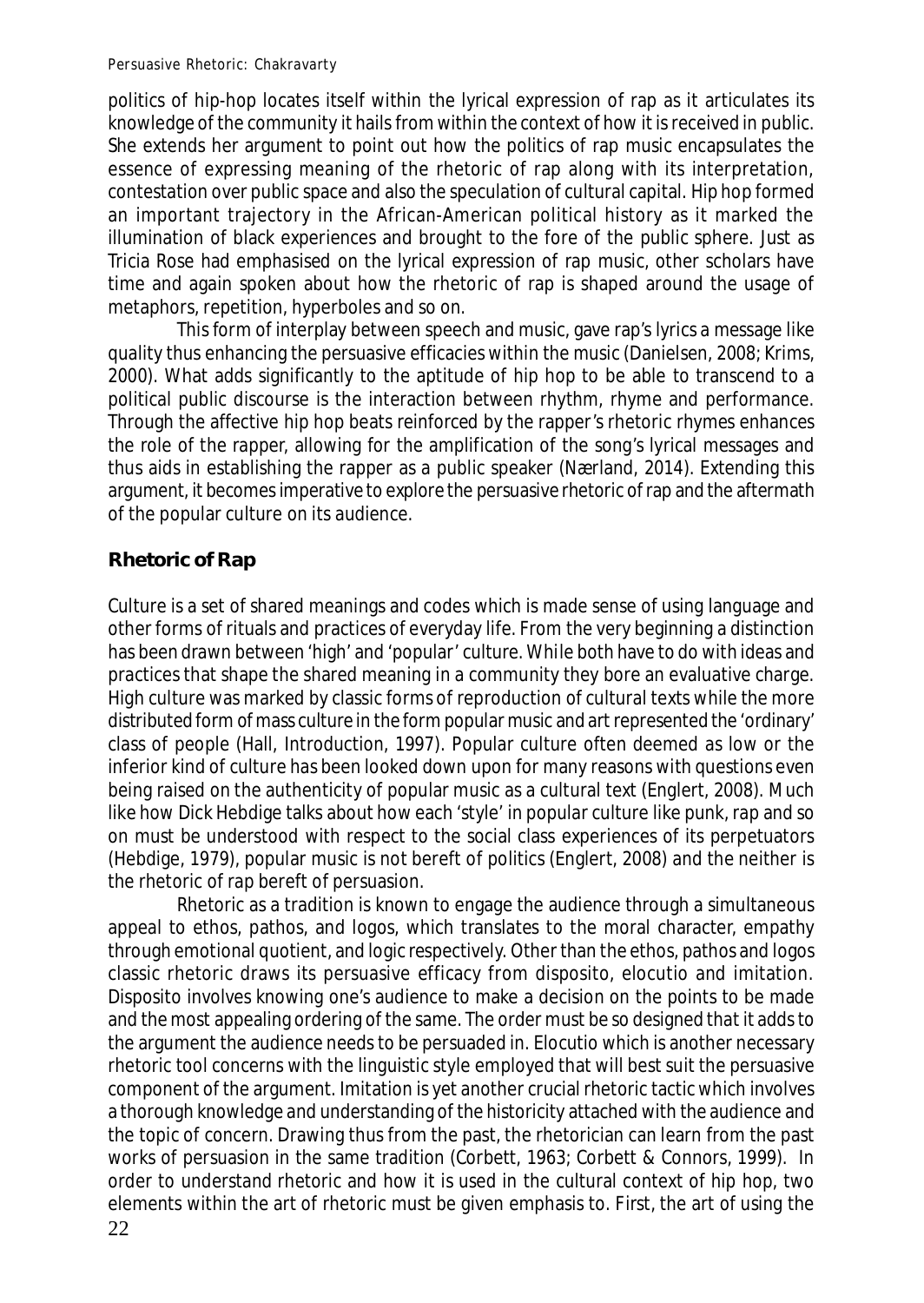artists' personal experiences as an impetus to awaken an "idea" in the audiences' mind and second is the process of invoking a response within one's audiences. Rap lyrics draw heavily from these two elements of cultural rhetoric in order to influence its audience to awaken to a certain idea that it wants to propagate (Champlain, 2008).

Developed in the 1970s in the African American communities as the musical component of the hip hop culture, rapping constitutes the artists using poetry to the rhythm of a particular recorded beat. As a culture, hip hop and all its elements has its historicity connected to the struggles of the marginalised black communities and the rap lyrics have been known to be representative of the oppressions of the racial minorities. Marked by counter-hegemonic rhetoric, rap is known for its persuasive themes and messages. Although, it has been highly critiqued for its violent and misogynist tendencies but that is not the entire essence of the rhetoric of rap music (Tinajeroll, 2009). The rhetoric employed in rap lyrics informs itself on certain basic ideas to add to its persuasive efficacy. First, it has to do with the ideas of "space and place" discussing not just the physical location but the psychological implications as well that act as forces at work to marginalise a particular racial community. These ideas involve and complement the relationship between "rhetoric, space and power structures". The hip hop culture draws from the main theme of creation of substructures of a racial minority to survive under the hegemonic ones. Second, the idea of how rap music within hip hop culture acts an identification and unification factor for a community which has been historicised by alienation and marginalisation and helps them feel communal solidarity. Third, there is an element of "symbolic inducement" in which symbols are injected in the rhetoric to change not just the audience but the way they see themselves and others perceive them. Rap lyrics and the hip hop culture aligned itself to the social conditions of the present and past and helped in giving 'blackness' a new direction. Fourth, an element of social response comes attached to the exigency employed in the rhetoric which incites not only response to the situation but also the history of the situation (Champlain, 2008).

As a voice of the marginalised rap lyrics are known to illustrate modes of persuasion and linguistic arrangement justified by the Aristotelian rhetoric. The persuasive oration of rap has not only proved to effectively instil empowerment within the black community but has also been perceived as a universal rhetoric for protest and rebel music (Harris, 2011). Classified by the intention, Aristotelian rhetoric may take any of the following:

- (i) Deliberative: which is seen in political speech wherein the audience is urged to either do or do not take some kind of action,
- (ii) Forensic: which paints a courtroom scene where the speech will either defend or attack someone, and
- (iii) Epideictic or ceremonial speech.

Such a classification makes it easier for the speaker to know what their audience needs to know and for the audience to know the kind of argument it is being presented with (Aristotle, 2010). In his thesis, Harris studies examples of hip-hop artists belonging to its "Golden Age" 1985–1999 to realise how rap bears the ability to "be deliberate, forensic, as well as epideictic and sometimes all three simultaneously" (2011). Also, another way of assuring effective persuasion through rhetoric is by making sure the orator is perceived by the audience to be having a moral character and that the orator must provide evidence through examples and other enthymemes embedded in the speech itself (Aristotle, 2010). When Harris (2011) conducts his analysis of the successful rap artists, he shows how these tactics of persuasion are deeply rooted in the rhetoric of rap.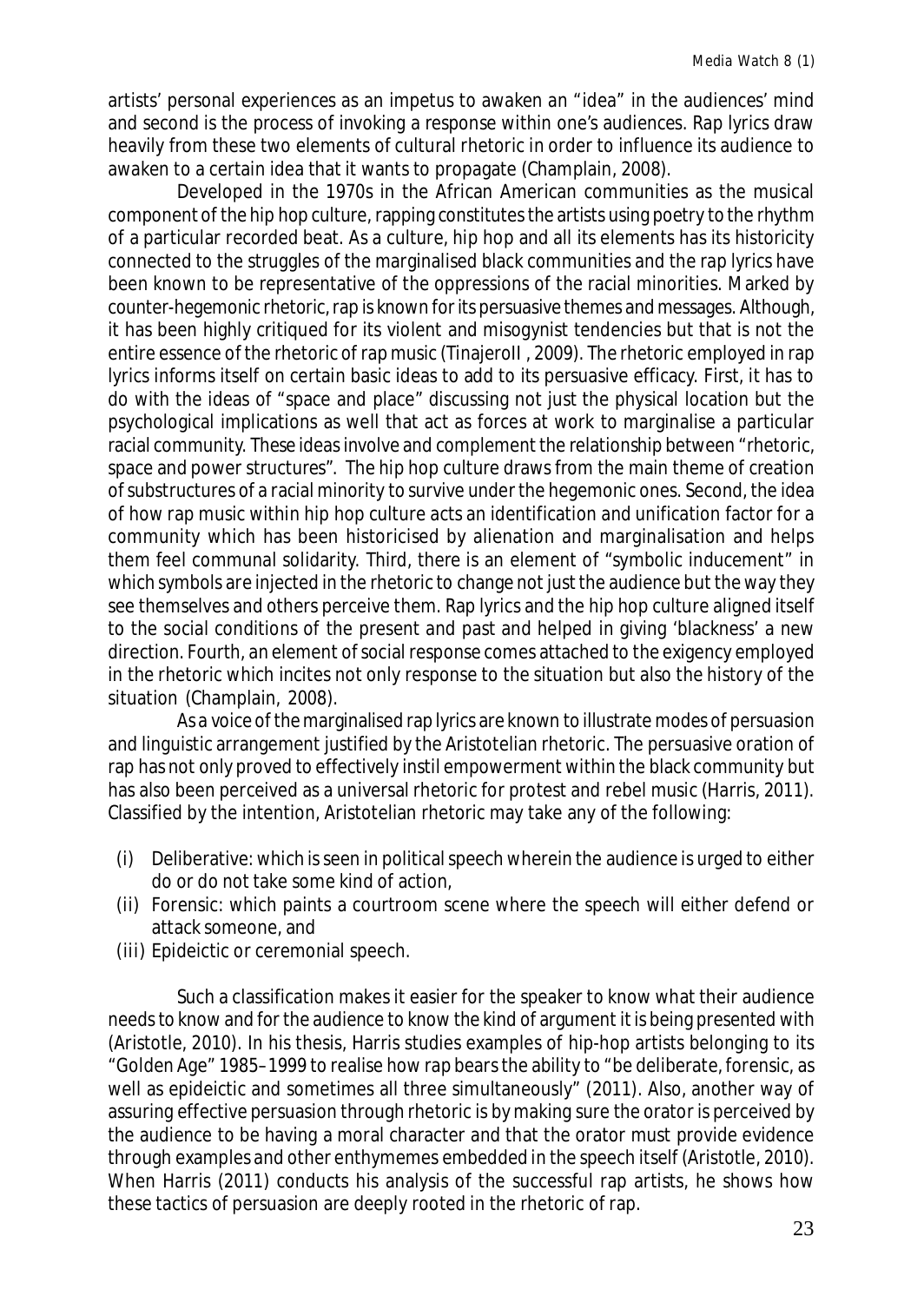A research scholar Sciullo (2014) designed an activity module in the form of a study to urge students to explore the ways by which rap song and their music videos illustrate Aristotle's three proofs. The rhetoric employed in rap is highly informed of the past conditions that gave birth to the popular music, however, the persuasion of rap has now located for itself an international audience (Hebdige, 2004) and what must be studied is the modes of persuasion in the music that yields result even without the context it had been known to thrive in.

# **Hip Hop and Activism—Relevance in the Indian Context**

Rappers claim to be 'artivists' who spit out rhymes that mirror the reality they live in and persuade their audiences to not only witness the politics of the times but also strive for an improvement in the situation (Asante, 2008). There lies in hip hop a potential to empower and grant hope to the disadvantaged youth. It initiated a dialogue about race, oppression, culture and politics of colour into the public discourse and transcended its initial label of "black noise" (Rose, The hip hop wars: what we talk about when we talk about hip hop and why it matters, 2013). There exist in academics a range of debates on the appraisal of hip hop culture. It has been known to be accused of violent and misogynistic lyrics (Weitzer & Kubrin, 2009) which far from participating in any form of activism exhibit an apolitical stand (McWhorter, 2008) while it has also been reprimanded for having fallen victim to the culture industry (Asante, It's bigger than hip hop : the rise of the post-hip-hop generation, 2008). However, what is important here to focus on is not how hip hop as a culture and rap as a form of popular music may be flawed but to understand how in many ways in the past and in the present rap music and its rhetoric has yielded in the initiation of social movements (Rose, The hip hop wars: what we talk about when we talk about hip hop—and why it matters, 2013).

In its early days of development, rap artists were quick t realise how the most sane response to oppression was in the form of opposition and how "...socially cognizant art has the potential to not only inform, but transform our reality by raising awareness and exposing inhumanity wherever it dwells" (Asante, 2008). In the last three decades, hip hop and rap has evolved into global cultural movement and artistic phenomenon impacting youth all over the world. Whether they are black or not for innumerable youth, rap speaks to them in a language which is easy for them to understand and relate to and it serves as a mirrored reflection of the socio-economic, political and cultural terrain of their lives (Alridge & Stewart, 2005). An ethnographic study conducted in Havana from 1988 to 2006 posits the hip hop culture as a crucial rupture among the Afro-diasporic community raising their concerns about social equality (Chang, 2005). From giving voice to the voiceless in South Bronx, rap music, hip hop artists of the present times are critically conscious and have taken up the task t be involved in social activism to mobilize their peers (Clay, 2012).

24 It is not a surprise to see how hip hop has not only travelled but done its part in 'artivism' in India. A (2015) news article informed the nation of the doings of a Chennai based hip hop artist Sofia Ashraf. Using the same beats as the Nicki Minaj song "Anaconda", Ashraf designed a rap claiming "Kodaikanal won't step down, until you make amends now" raising a strong voice against the corporate company Unilever Hindustan Lever which had been known to be dumping of toxic water and mercury in Kodaikanal's water bodies and Pambar Shola reserved forest. The video went viral and garnered the required attention of the youth of the country (Jeelani, 2016) and soon after that the social campaign against the doings of Unilever followed by activists taking it to twitter by circulating hashtags (Princy, 2016). Going viral on YouTube and raising awareness in the nation through her rap, Ashraf's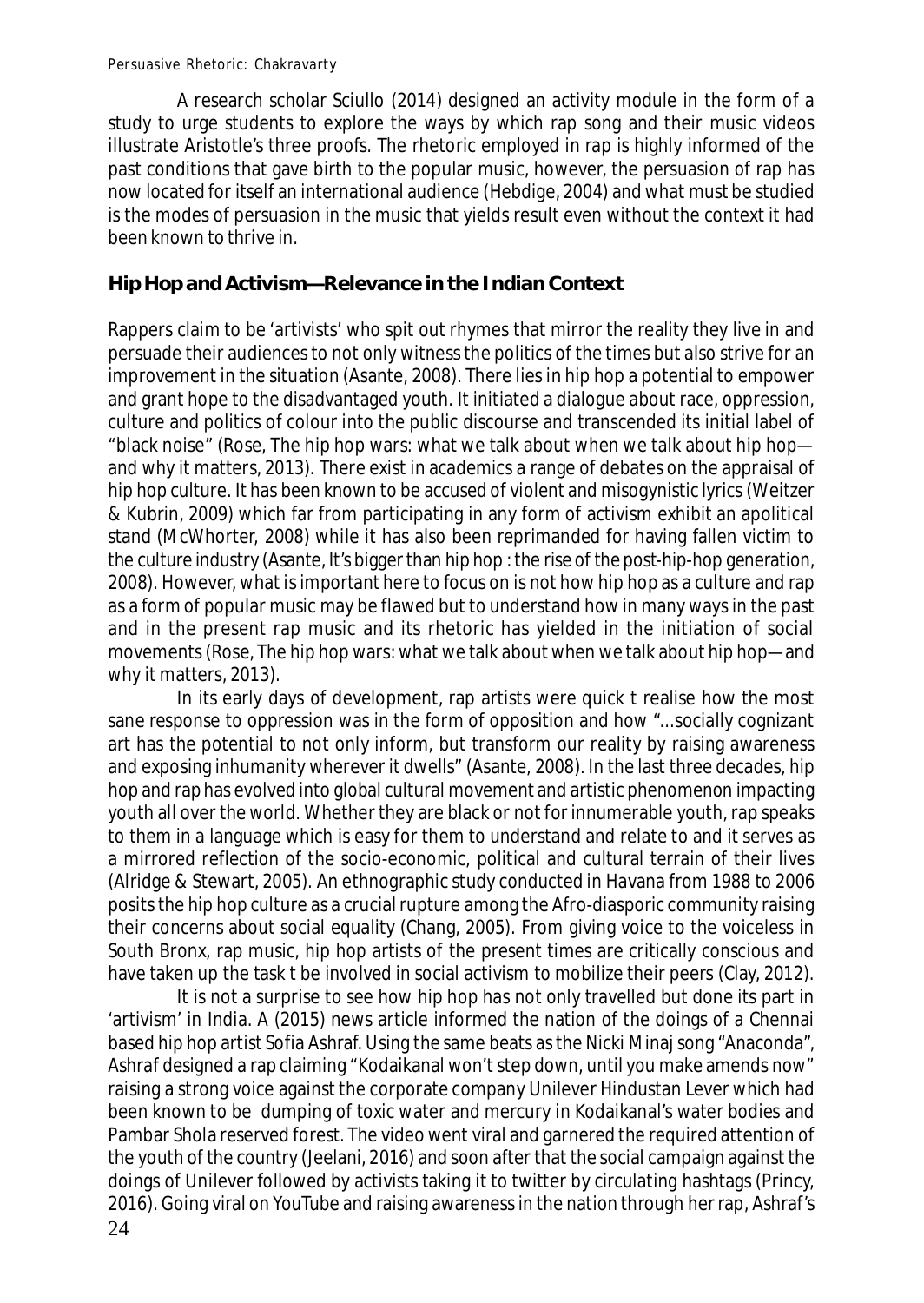music has managed to persuade the company to sign a settlement and pay compensation to the affected workers within nine months of the song hitting the internet (Kaushik, 2016). Another incident took place when two women from Mumbai Uppekha Jain and Pankhuri Awasthi posted a video of them rapping a song centered on the issues of women in India on YouTube, along with a hashtag of #Rap Against Rape and it had 1,18,682 views in about two days (HT Correspondent, 2015). Dismantling the patriarchal objectification of women in their rap lyrics they managed to go viral and persuade their viewers to not only watch their video but also to enter into a dialogue on such sensitive issues (Riotta, 2016).

While these are examples of artists who used rap as a tool to make a point to spread awareness in a one-time/one-shot format, there exist hip hop artists who have been consistent in their work of blending their music and its rhetoric in spreading political awareness. Active for the past six years now, Kashmiri lad Roushan Illahi was 20 when he started his career as MC Kash. He started his rapping journey with the song 'I protest' in which his poetry ran I protest/ Against the things you've done/ I protest/ For a mother who lost her son/I protest/ I'll throw stones and never run,". He raps about the state of Kashmir and aims to bring to the forefront the struggles of his community and build up a cohesive force in order to instil solidarity in his community. He started off with 2,000 followers on Reverb Nation, a site where he used to post his music (BBC , 2010) and in 2016, has over 46,000 followers listed in his Facebook page alone. Since the inception of his career, MC Kash has made it a point to center his rap on the human rights violations and contemporary political issues of Kashmir and he claims to depict the reality of Kashmir through his music. Being a cult figure, his work has not only awakened a part of the nation to the crisis but also inspired a number of young artists from Kashmir to follow his footsteps. In June, 2016, he released another song titled 'Like a Sufi' which has gone viral over the internet (Saha, 2016).

Having begun with his rap about the civil unrest in Kashmir, Kash continues to rap about the grotesque and grim political conditions of his community in Kashmir and continues to give people the hope as to how battles can be fought beyond streets and through components of affect like music. His work has persuaded other artivists, and not just rappers, but painters like Masood Hussain to paint portraits on the reality of Kashmir, political cartoonists and even poets to begin to feel united in the act of challenging the dominant political power structures in place (Sadiq, 2016). Kash has his own current active website (www.mckashofficial.com) where all his activities are posted and his rap is yet another contemporary example of how the hip hop culture in India has translated his persuasive rhetoric into a form of artivism.

# **Conclusion**

Any form of art has its own modes and inspirations to persuade its audience. While this has stood true for paintings and films it also stands true for music. Persuasion is act of influencing the way the audience feels or thinks about a subject and any form of art is bound to strike a component of affect in the audience to persuade them. Music is no exception. Any form of music comes with its own history. The hip hop culture which resulted in the lyrical outcome of rap music arose from the marginalisation of the black community to give voice to the voiceless. Acting as an unifying code, helping in igniting pride in identity and aiding in forming communal solidarity rap has always been persuasive in nature with its rhetoric coloured with the urge to spread awareness of the hegemonic politics that surrounded the lower class blacks reduced to ghettos in America. Acting as a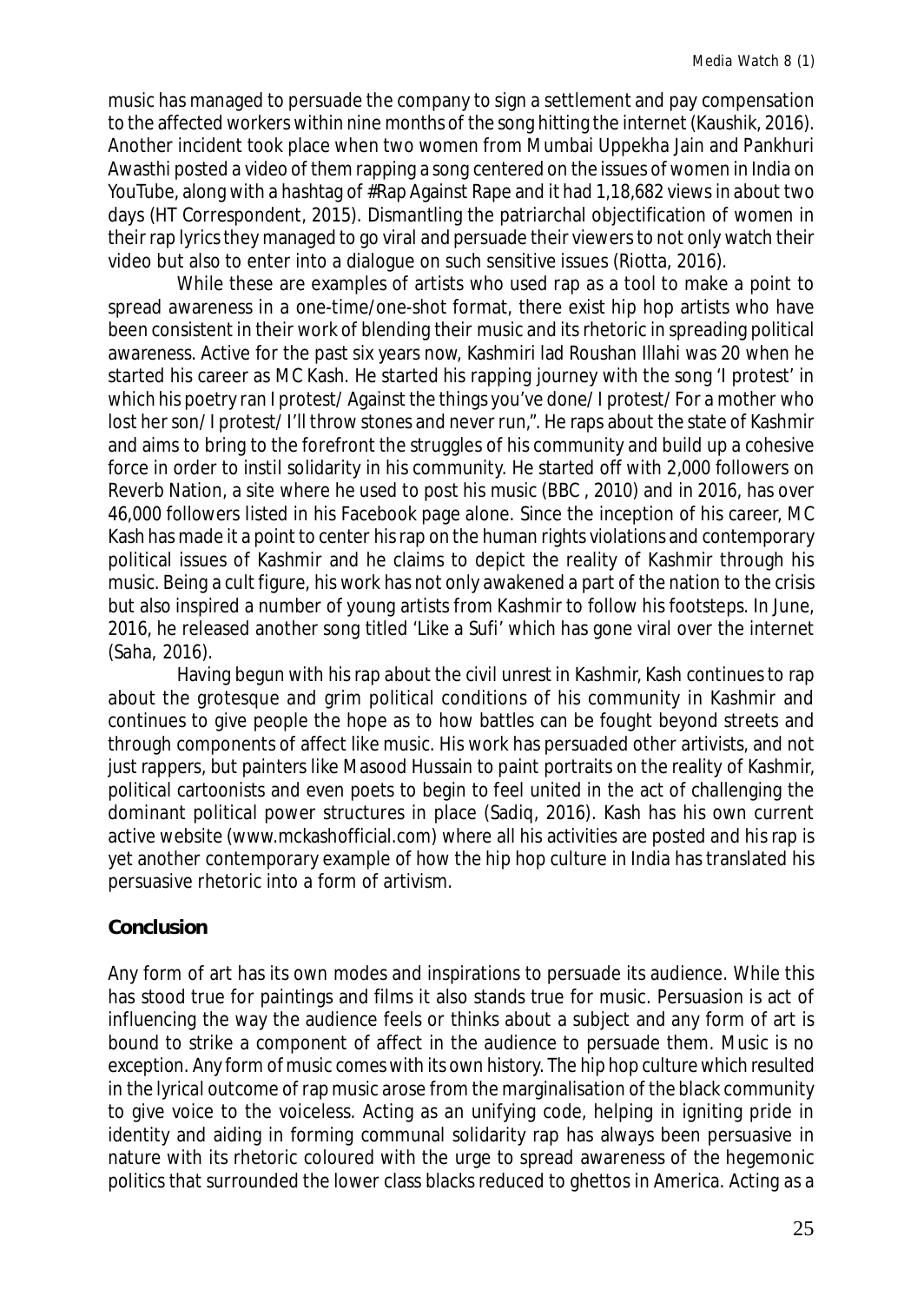mirror to the reality and helping the community to rise up to the situation has always been the historical cultural roots of hip hop.

Hip hop has been labelled for its misogynist content which endorses violence; however there is no denying that rap music has also been known to bear within its community a set of artists who involve their art in activism. In its own unique way, rap music shares a common ground with the protest music of the 1960s in America in terms of the political discourse involved and the usage of persuasive strategies. Much like protest music, rap informs its persuasive efficacy with deliberative and epideictic forms of rhetoric. The rhetoric of rap draws heavily from ethos, pathos and logos to persuade their audience in realising the alarming condition of the issue being talked about. Hip hop in the present day is not limited to the black community but has become an outlet for the youth and grants to them a form of popular culture with the capacity to garner social capital given its persuasive capabilities.

## **References**

- Adorno, T., & Horkheimer, M. (1972). The Culture Industry: Enlightenment as Mass Deception. In T. Adorno, & M. Horkheimer, *Dialectic of Enlightenment: Philosophical Fragments* (p. 304). Germany.
- Alridge, D. P., & Stewart, J. B. (2005). Introduction: hip hop in history: past, present, and future. *The Journal of African American History , 90* (3), 190-195.
- Aristotle. (2010). *Rhetoric.* (J. Manis, Ed., & W. R. Roberts, Trans.) Pennsylvania: Electronic Classic Series Publication.
- Asante, M. K. (2008). By any medium necessary. In M. K. Asante, *It's bigger than hip hop : the rise of the post-hip-hop generation* (pp. 199-205). New York: St, Martin's Press.
- BBC . (2010, December 20). *South Asia: MC Kash raps for Kashmir protest victims*. Retrieved August 22, 2016, from BBC News: http://www.bbc.com/news/world-south-asia-11928968#page
- Born, G., & Hesmondhalgh, D. (2000). *Western Music and Its Others: Difference, Representation, and Appropriation in Music.* USA: University of California Press.
- Borodkin, L. (2010, September 3). *What is the difference between rap and hip hop?* Retrieved April 20, 2016, from Quora: https://www.quora.com/What-is-the-differencebetween-rap-and-hip-hop
- Bostrom, R. N., Lane, D. R., & Harrington, N. G. (2002). Music as persuasion: creative mechanisms for enacting academe. *American Communication Journal , 6* (1), 1-10.
- Braet, A. C. (1992). Ethos, pathos and logos in Aristotle's Rhetoric: a re-examination. *Argumentation , 6* (3), 307-320.
- Castleman, C. (2004). The Politics of Grafûti. In M. A. Neal, & M. Forman (Eds.), *That's the joint! : the hip-hop studies reade.* USA: Taylor & Francis Books, Inc.
- Champlain, K. (2008). Hip Hop is Dead: The Rhetoric of Hip Hop. USA.
- Chang, J. (2005). *Can't stop won't stop: a history of the hip-hop generation.* Paperback.
- Clay, A. (2012). *The hip-hop generation fights back: youth, activism and post-civil rights politics.* Paperback.
- Corbett, E. P. (1963). The usefulness of classical rhetoric. *College Composition and Communication , 14* (3), 162-164.
- Corbett, E. P., & Connors, R. J. (1999). *Classical Rhetoric for the Modern Student* (Fourth ed.). London: Oxford University Press.
- Dainton, M. (2005). Explaining theories of persuasion. In M. Dainton, & E. D. Zelley, *Applying communication theory for professional life: a practical introduction* (pp. 103-131). Thousand Oaks, California, USA: Sage Publications.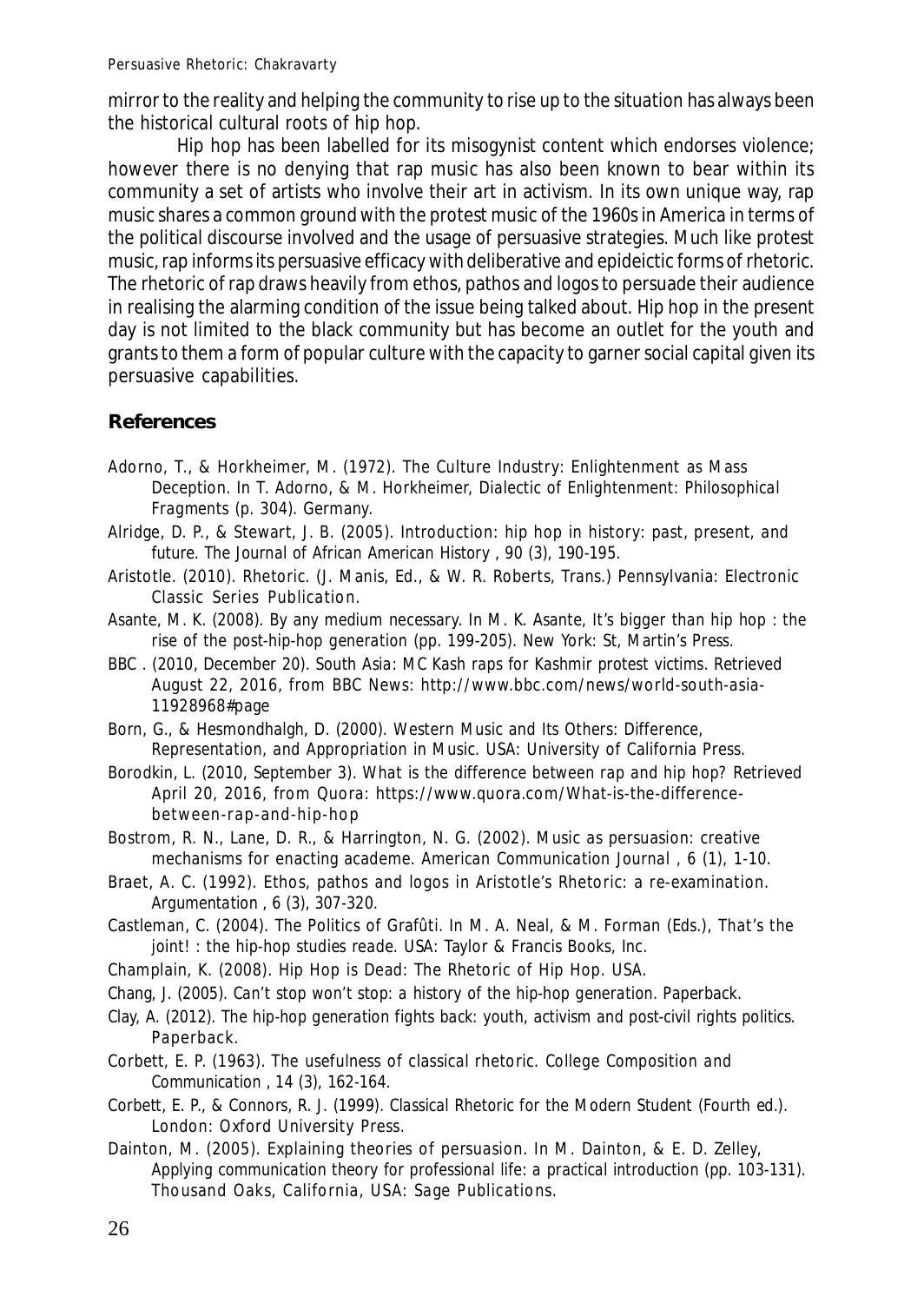- Danielsen, A. (2008). The Musicalization of "Reality", Reality Rap and Rap Reality on Public Enemy's Fear of a Black Planet. *European Journal of Cultural Studies , 11* (4), 405- 421.
- Devos, J. (2006). The evolution of Hip Hop culture.
- Dyson, M. E. (2004). The Culture of Hip-Hop. In M. A. Neal, & M. Forman (Eds.), *That's the joint! : the hip-hop studies reader.* USA: Taylor and Farancis Books Inc.
- Englert, B. (2008). *Popular music and politics in Africa some introductory reflections.*
- Eyerman, R., & Jamison, A. (1998). *Music and Social Movements: Mobilizing Traditions in the Twentieth Century.* Cambridge: Cambridge University Press.
- Forman, M. (2004). "Represent": Race,Space,and Place in Rap Music. In M. A. Neal, & M. Forman (Eds.), *That's the joint! : the hip-hop studies reader.* USA: Taylor & Francis Books, Inc.
- Frith, S. (1996). Music and identity. In S. Hall, & P. D. Gay (Eds.), *Questions of cultural identity* (pp. 108-127). London: Sage.
- Frith, S. (1996). *Performing Rites: On the Value of Popular Music.* Cambridge: Harvard University Press.
- Frith, S., & Street, J. (1992). Rock against racism and red wedge: from music to politics, from politics to music. In R. Garofalo, *Rockin' the boat: Mass music and mass movements* (pp. 67-80). New York: Southend Press.
- Hall, S. (1997). Introduction. In S. Hall (Ed.), *Cultural Representation and Signifying Practices* (pp. 1-12). London: Sage Publications.
- Hall, S., & Jefferson, T. (Eds.). (1993). *Resistance through Rituals: Youth subcultures in post-war Britain* (Vol. Second). London and New York: Routledge.
- Harris, E. J. (2011). It's tricky is the title: hip-hop as rhetoric. California, USA: UMI.
- Hebdige, D. (2004). Rap and Hip-Hop: The New York Connection. In M. A. Neal, & M. Forman (Eds.), *That's the joint! : the hip-hop studies reader.* USA: Taylor & Francis Books, Inc.
- Hebdige, D. (1979). *Subculture: the meaning of style.* New York: Methuen & Co.
- Holman, M. (2004). Breaking: The History. In M. A. Neal, & M. Forman (Eds.), *That's the joint! : the hip-hop studies reader.* USA: Taylor & Francis Books, Inc.
- HT Correspondent. (2015, March 8). *On a song: Mumbai girls' rap against rape gets them praise, flak*. Retrieved April 22, 2016, from Hindustan Times: http:// www.hindustantimes.com/india/on-a-song-mumbai-girls-rap-against-rape-getsthem-praise-flak/story-WCf353qvAK8cmZiyaRguPK.html
- Jeelani, G. (2016, April 18). *Consumer complaint? Courts aside, social media's the new activism forum* . Retrieved April 22, 2016, from Hindustan Times: http:// www.hindustantimes.com/analysis/consumer-complaint-courts-aside-socialmedia-s-the-new-activism-forum/story-dJTur1wy8Osx9feWa9gW4L.html
- Kaushik, T. (2016, March 10). *Never Thought 'Kodaikanal Won't' Video Could Make Unilever Settle: Rapper Sofia Ashraf*. Retrieved April 22, 2016, from The Indian Express: http:// www.newindianexpress.com/states/tamil\_nadu/Never-Thought-Kodaikanal-Wont-Video-Could-Make-Unilever-Settle-Rapper-Sofia-Ashraf/2016/03/09/ article3318386.ece
- Kizer, E. J. (1983). Protest song lyrics as rhetoric. *Popular Music and Society , 9* (1), 3-11.
- Kohli, A. (2015, August 3). *27-Year-Old Indian Raps Against Unilever, Nicki Minaj Loves It*. Retrieved April 22, 2016, from NDTV: file:///C:/Users/Tina/Desktop/Term%203/ Term%203/Subjects/Theories%20of%20Persuation/Term%20Paper/ Indian%20Context/27-Year-

Old%20Indian%20Raps%20Against%20Unilever,%20Nicki%20Minaj%20Loves%20It.htm Krims, A. (2000). *Rap music and the poetics of identity.* Cambridge: Cambridge University Press.